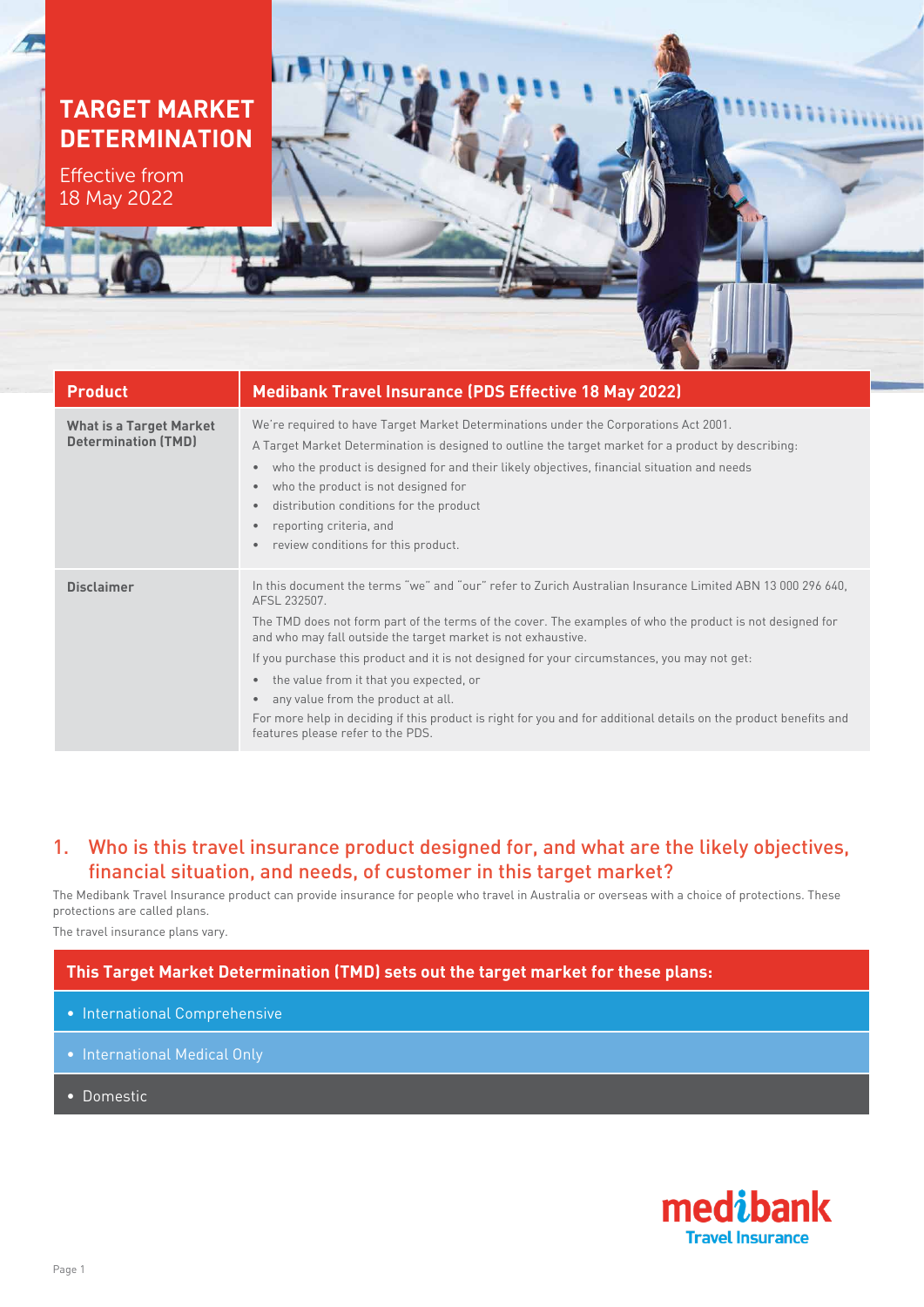# **International Comprehensive Plan Travel Insurance**

### 2. Who is the product designed for?

This product has been designed for people who have an **overseas trip** and want to be covered against financial loss caused by certain unforeseen incidents involving leisure travel. These people are willing to select an appropriate level of cover relevant to their own circumstances.

|  |                                                                    | This product is designed for people who:                                                                                                                                                                                                                                                                                                                                                                                                                                                                      | This product would not be suitable for<br>people who:                                                                                                                                                                                                                                                                                                     |
|--|--------------------------------------------------------------------|---------------------------------------------------------------------------------------------------------------------------------------------------------------------------------------------------------------------------------------------------------------------------------------------------------------------------------------------------------------------------------------------------------------------------------------------------------------------------------------------------------------|-----------------------------------------------------------------------------------------------------------------------------------------------------------------------------------------------------------------------------------------------------------------------------------------------------------------------------------------------------------|
|  | <b>Eligible</b><br>people                                          | $\left( \boldsymbol{J}\right)$<br>Live in Australia and are travelling overseas<br>$\boldsymbol{Q}$<br>Are subject to our acceptance criteria based on<br>age at the time of buying the policy, destination,<br>trip duration and whether the policy is a Single<br>Trip or an Annual Multi-Trip policy                                                                                                                                                                                                       | Are buying travel insurance with the intention of<br>$\boldsymbol{\Omega}$<br>making a claim for something that has already<br>happened that affects their travel plans and/or<br>leads them to incur costs or suffer a financial loss                                                                                                                    |
|  | <b>Health</b><br>related<br><b>attributes</b>                      | $\left( \blacktriangledown \right)$<br>May have an existing medical condition(s) (cover<br>may be applied for and if accepted, an additional<br>premium applies)<br>$\boldsymbol{z}$<br>Require cover for emergency medical expenses<br>overseas for a new medical condition or injury<br>$\left( \blacktriangledown \right)$<br>Are less than 26 weeks pregnant while travelling,<br>have a low risk pregnancy and only require cover<br>for unexpected, serious pregnancy complications<br>e.g. miscarriage | $\boldsymbol{\Omega}$<br>Are having a medical condition investigated or<br>have signs or symptoms of a medical condition but<br>have not seen a doctor yet<br>Are travelling to have routine, continuing, cosmetic<br>Ø<br>or elective medical or dental procedures or<br>treatment<br>Ø<br>Require cover for childbirth or medical care for a<br>newborn |
|  | <b>Trip</b><br><b>cancellation</b><br>related<br><b>attributes</b> | May want cover for prepaid travel and<br>$\left( \bullet \right)$<br>accommodation costs that would not be refunded<br>if the trip is cancelled or amended in certain<br>scenarios                                                                                                                                                                                                                                                                                                                            | Require cover for circumstances known or<br>Ø<br>foreseen at the time of purchasing the policy that<br>could lead to the trip being delayed, abandoned<br>or cancelled. This could include a location or<br>situational event that has been publicly identified<br>e.g. reported weather events such as a cyclone                                         |
|  | <b>Activities</b>                                                  | $\blacktriangledown$<br>May be travelling on a multi-night cruise (an<br>additional premium applies)<br>$\left( \blacktriangledown \right)$<br>May be participating in high risk activities such as<br>motorcycle riding and winter sports (an additional<br>premium applies).                                                                                                                                                                                                                                | Ø<br>May require cover for participating in sports<br>activities on the trip in a professional capacity<br>Ø<br>Require cover for high risk activities that are<br>excluded in the PDS.                                                                                                                                                                   |

#### This product is subject to acceptance criteria.

This TMD was prepared 23 March 2022. It is effective from 18 May 2022.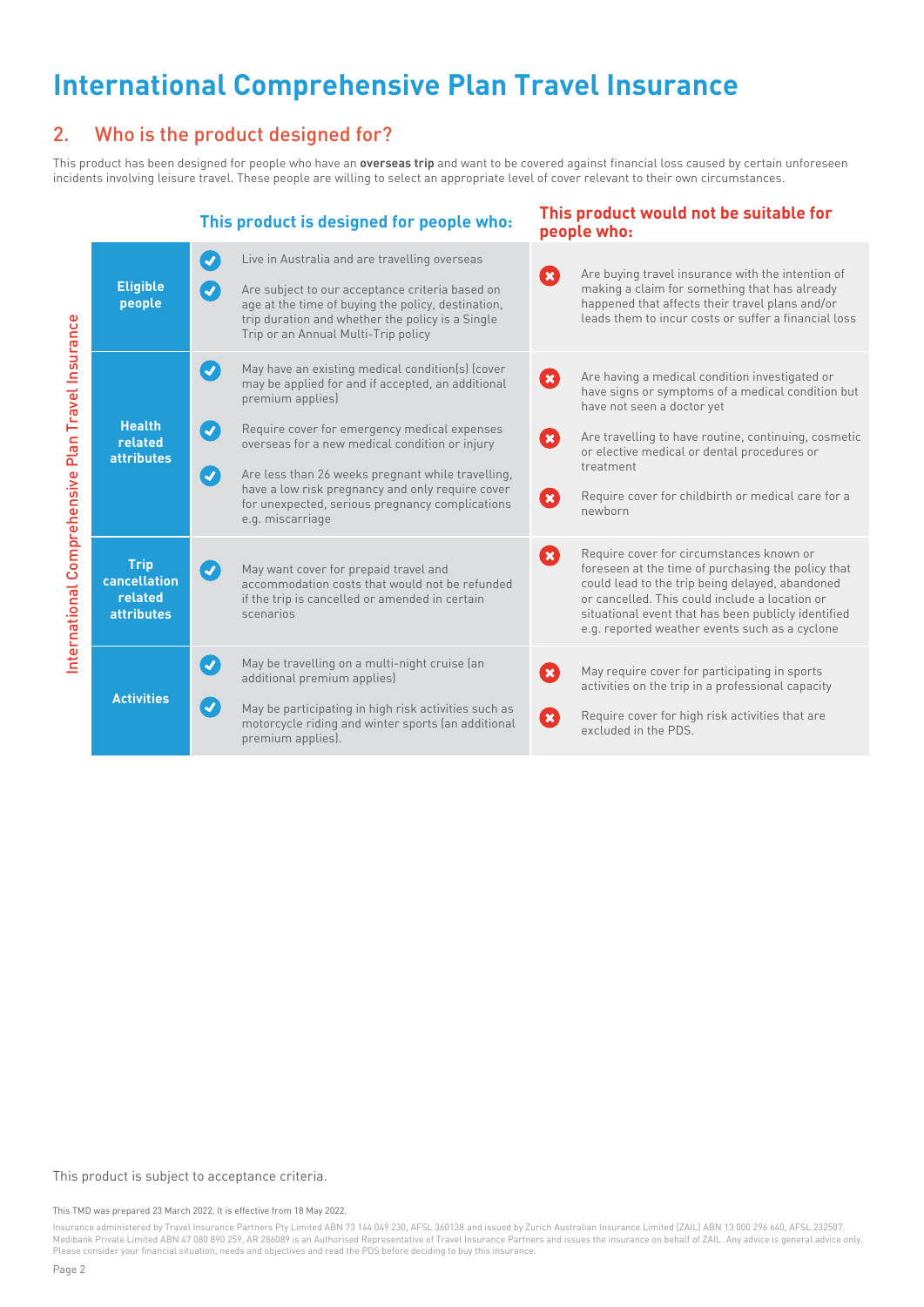# **International Medical Only Plan Travel Insurance**

### 2. Who is the product designed for?

This product has been designed for people who have an **overseas trip** and want to be covered against financial loss caused by certain unforeseen medical incidents involving leisure travel. These people are willing to select an appropriate level of cover relevant to their own circumstances.

|                                                  | This product is designed for people who:                    |                                                                                                                                                                                                                                                                                                                                                                                                                                                                      | This product would not be suitable for<br>people who:                                                                                                                                                                                                                                                                                 |  |
|--------------------------------------------------|-------------------------------------------------------------|----------------------------------------------------------------------------------------------------------------------------------------------------------------------------------------------------------------------------------------------------------------------------------------------------------------------------------------------------------------------------------------------------------------------------------------------------------------------|---------------------------------------------------------------------------------------------------------------------------------------------------------------------------------------------------------------------------------------------------------------------------------------------------------------------------------------|--|
| International Medical Only Plan Travel Insurance | <b>Eligible</b><br>people                                   | Live in Australia and are travelling overseas<br>$\blacktriangledown$<br>$\boldsymbol{v}$<br>Are subject to our acceptance criteria based on<br>age at the time of buying the policy, destination<br>and trip duration                                                                                                                                                                                                                                               | $\mathbf{x}$<br>Are buying travel insurance with the intention of<br>making a claim for something that has already<br>happened that affects their travel plans and/or<br>leads them to incur costs or suffer a financial loss<br>Require an Annual Multi-Trip policy<br>$\mathbf x$                                                   |  |
|                                                  | <b>Health</b><br>related<br><b>attributes</b>               | May have an existing medical condition(s) (cover<br>$\mathcal{L}$<br>may be applied for and if accepted, an additional<br>premium applies)<br>$\boldsymbol{Q}$<br>Require cover for emergency medical expenses<br>overseas for a new medical condition or injury<br>$\boldsymbol{C}$<br>Are less than 26 weeks pregnant while travelling,<br>have a low risk pregnancy and only require cover<br>for unexpected, serious pregnancy complications<br>e.g. miscarriage | Are having a medical condition investigated or<br>Ø<br>have signs or symptoms of a medical condition but<br>have not seen a doctor yet<br>Are travelling to have routine, continuing, cosmetic<br>8<br>or elective medical or dental procedures or<br>treatment<br>Require cover for childbirth or medical care for a<br>Ø<br>newborn |  |
|                                                  | <b>Trip</b><br>cancellation<br>related<br><b>attributes</b> | Not applicable                                                                                                                                                                                                                                                                                                                                                                                                                                                       | Want to be able to claim non-refundable trip<br>Œ<br>cancellation costs if they cannot travel (There is no<br>cancellation cover of any kind)                                                                                                                                                                                         |  |
|                                                  | <b>Activities</b>                                           | May be travelling on a multi-night cruise (an<br>$\blacktriangledown$<br>additional premium applies)<br>$\left  \boldsymbol{\mathcal{J}}\right $<br>May be participating in high risk activities such as<br>motorcycle riding and winter sports (an additional<br>premium applies).                                                                                                                                                                                  | May require cover for participating in sports<br>Ø<br>activities on the trip in a professional capacity<br>Require cover for high risk activities that are<br>$\boldsymbol{\Omega}$<br>excluded in the PDS.                                                                                                                           |  |

#### This product is subject to acceptance criteria.

This TMD was prepared 23 March 2022. It is effective from 18 May 2022.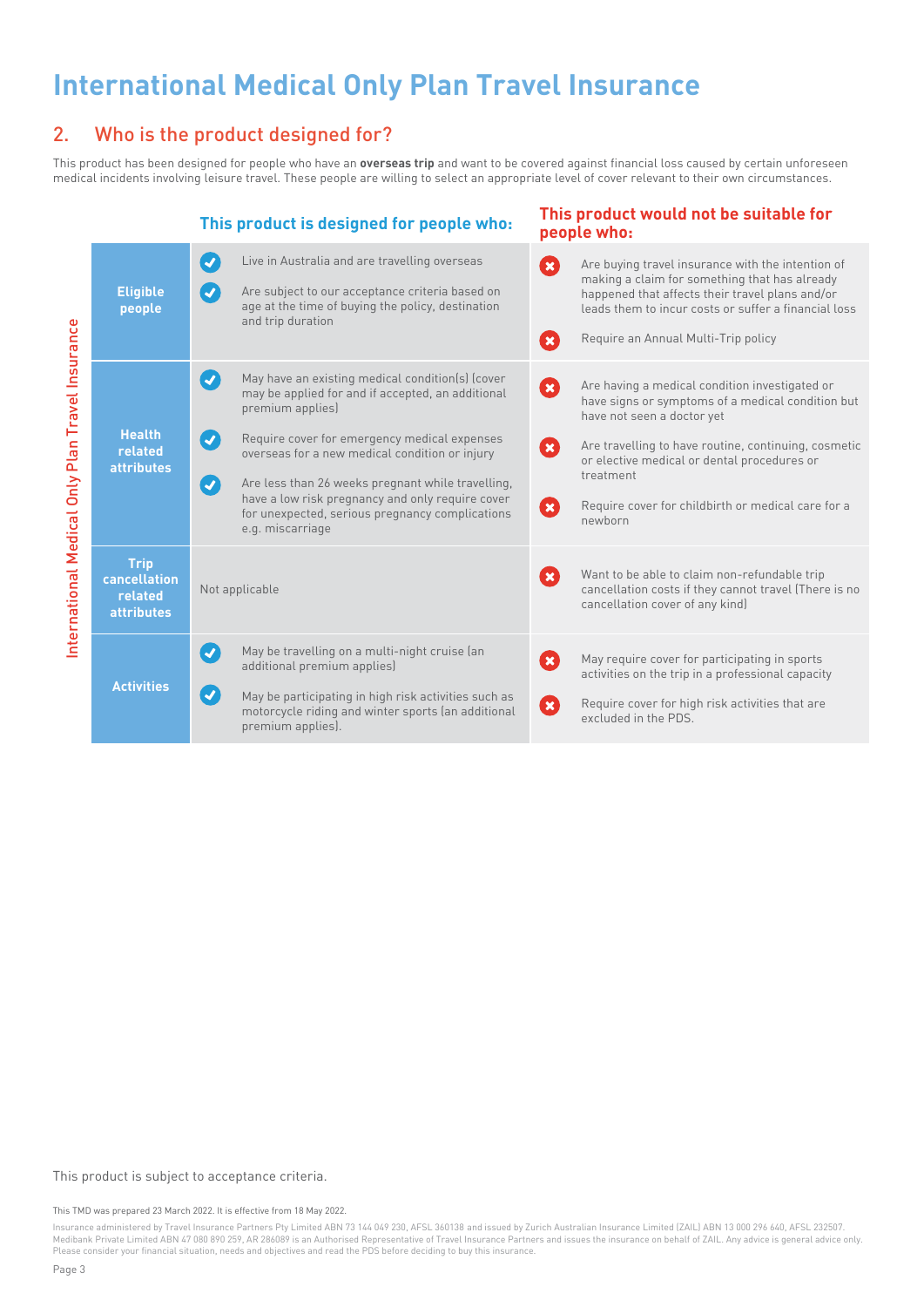# **Domestic Plan Travel Insurance**

### 2. Who is the product designed for?

This product has been designed for people travelling **in Australia** who want to be covered against financial loss caused by certain unforeseen incidents involving leisure travel. These people are willing to select an appropriate level of cover relevant to their own circumstances.

## **This product is designed for people who: This product would not be suitable for**



#### This product is subject to acceptance criteria.

This TMD was prepared 23 March 2022. It is effective from 18 May 2022.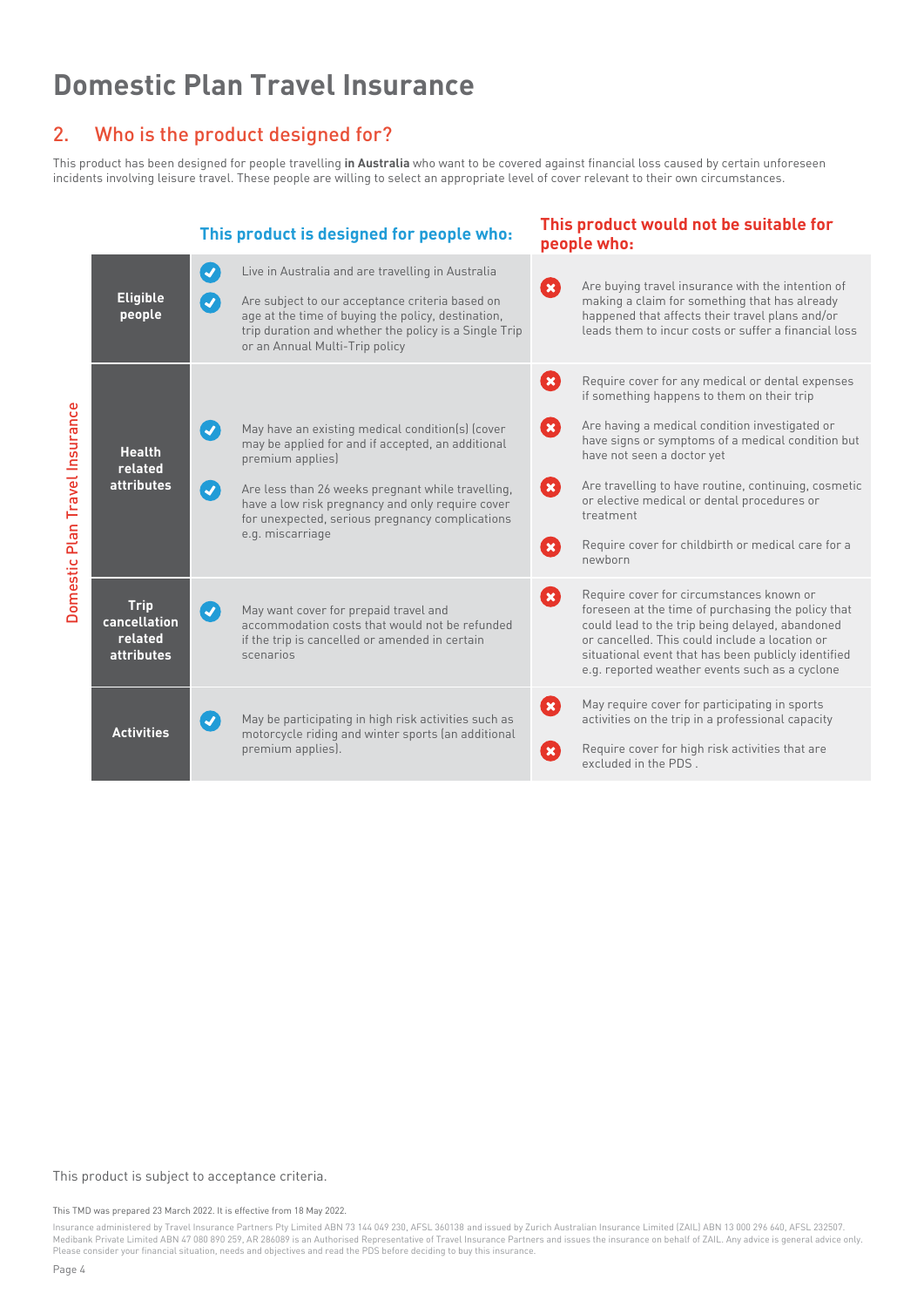# **Distribution of the product**

### 3. Who is this product distributed through and are there any conditions of this distribution?

This product is designed to be distributed by Travel Insurance Partners or by representatives of Travel Insurance Partners.

Travellers can purchase this product via:

- a direct channel (e.g. on a website or the phone), or
- Authorised Representatives of Travel Insurance Partners (e.g. in-store or by phone).

Only these parties are authorised to distribute this product as they understand the market this product has been designed for, have been trained in the relevant acceptance criteria and have the appropriate levels of authority.

Travel Insurance Partners and its representatives are required to take reasonable steps to ensure that the product is distributed to a customer in such a way that it is likely to meet the customer's objectives, financial situation and needs.

Conditions and restrictions that may impact the distribution of this product include:

- the type of platforms used to sell the product
- compliance with underwriting criteria, and
- regulatory requirements and obligations.

# **Reporting**

The distributors work with Travel Insurance Partners to ensure that this product is distributed appropriately to customers in accordance with this TMD.

Travel Insurance Partners is required to report issues to the product issuer in the following circumstances:

|                                           | <b>Reportable matter</b>                                                                                                            | When must it be reported                                                                     |
|-------------------------------------------|-------------------------------------------------------------------------------------------------------------------------------------|----------------------------------------------------------------------------------------------|
| <b>Complaints</b>                         | The number of complaints received by the distributor about the<br>product in the reporting period and the nature of the complaints. | Every 3 months                                                                               |
| <b>Significant dealings</b><br>identified | If there have been any significant dealings by the distributor that<br>are inconsistent with our target market.                     | As soon as practicable after<br>becoming aware of the matter, and<br>within 10 business days |
| Claims data                               | If there have been any significant claims denials where the<br>traveller fell outside our product target market                     | Every 3 months + 10 business days                                                            |

This TMD was prepared 23 March 2022. It is effective from 18 May 2022.